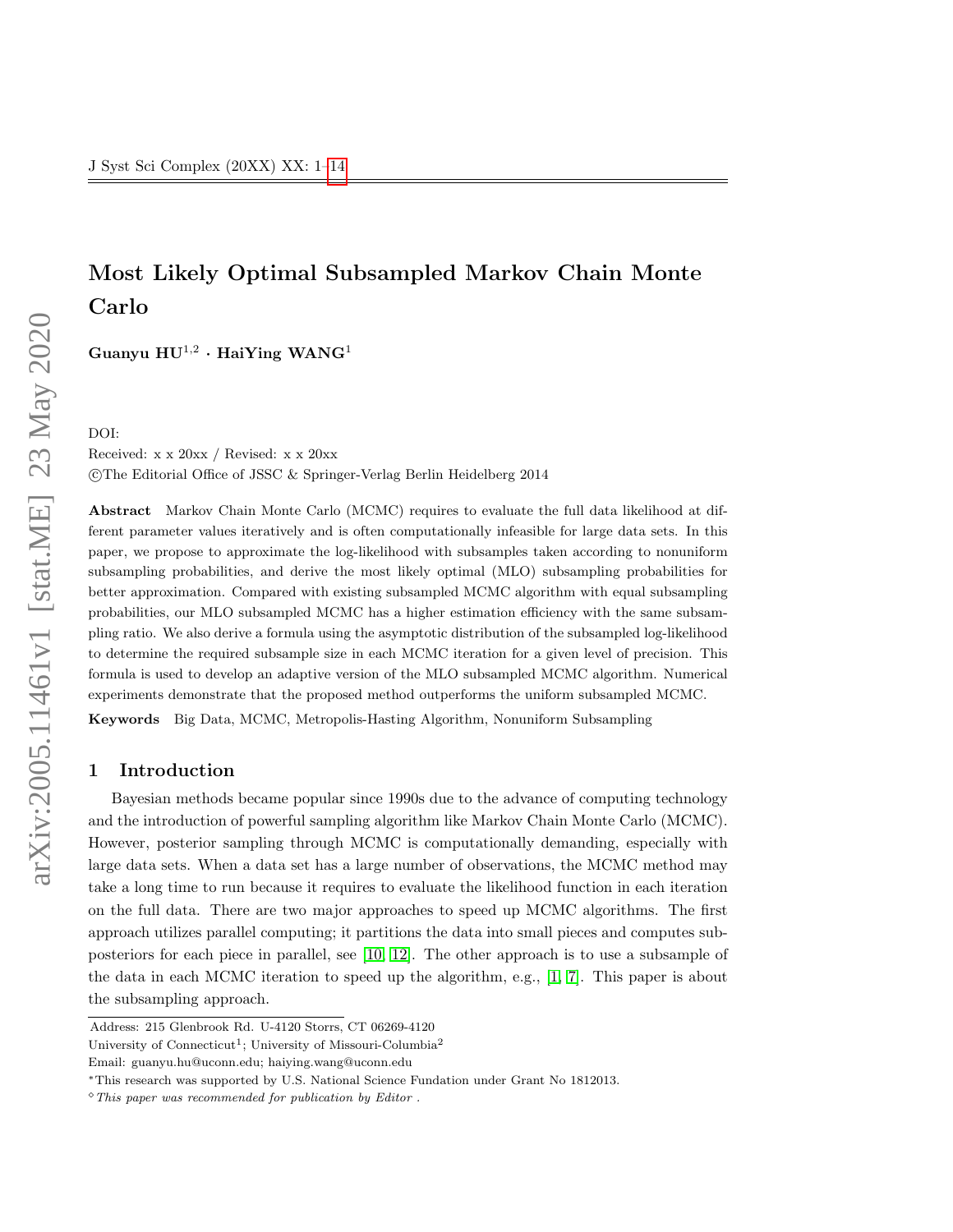A standard way to conduct MCMC is to apply the Metropolis-Hastings (MH) algorithm [\[4,](#page-13-5) [9\]](#page-13-6), and we will focus on this algorithm. The MH algorithm requires to evaluate the full data likelihood at two different values of the parameter in each iteration. We propose to approximate the full data log-likelihood with weighted log-likelihood calculated from subsamples taken according to nonuniform subsampling probabilities. The subsampled log-likelihood estimator is unbiased approximations of the full data log-likelihood. We then derive the most likely optimal subsampling probabilities to better approximate the full data log-likelihood. Compared with existing uniform subsampled MH algorithm  $[1, 7]$  $[1, 7]$ , our algorithm has a higher estimation efficiency with the same subsampling ratio or requires a smaller subsample size for the same level of approximation precision. Another contribution of this paper is that we introduce a subsample size calculation formula to determine required subsample size adaptively for a given precision in each MH iteration. Unlike the sample size determination rule used in [\[1\]](#page-13-3), which relies on an upper bound of the approximation error, our formula is based on the asymptotic distribution of the approximation error. As a result, the required subsample sizes are typically smaller than that required by [\[1\]](#page-13-3).

The rest of the paper is organized as follows. Section [2](#page-1-0) introduces notations for the problem of interest, the traditional MH algorithm, and the existing uniform subsampled MH algorithm. Section [3](#page-4-0) presents the MLO subsampling probabilities and resultant MH algorithms, one with a fixed subsample size and the other with adaptive subsample sizes. Section [4](#page-7-0) uses numerical experiments to evaluate our method and draws comparisons with uniform subsampled MCMC algorithm. Section [5](#page-11-0) illustrates the proposed methods on a real data set. Section [6](#page-12-0) concludes with a brief summary of the paper and possible future research topics.

#### <span id="page-1-0"></span>2 Background and related work

Consider a data set with n data points,  $X = \{x_1, ..., x_n\}$ , for which the underlying distribution depends on a p dimensional parameter vector  $\theta$ . Given a value of the parameter  $\theta$ , we assume that the data are conditionally independent with associated likelihood  $p(X|\theta) = \prod_{i=1}^{n} p(x_i|\theta)$ . In Bayesian approach,  $\theta$  is assume to be random with a prior distribution, say  $p(\theta)$ . Bayesian inference relies on the posterior distribution of  $\theta$ , the conditional distribution of  $\theta$  given the data,

<span id="page-1-1"></span>
$$
\pi(\theta) = \frac{p(X|\theta) \times p(\theta)}{\int p(X|\theta) \times p(\theta) d\theta} \propto p(\theta) \prod_{i=1}^{n} p(x_i|\theta). \tag{1}
$$

Statistical inference often requires to calculate a functional of  $\pi(\theta)$  such as the posterior mean,  $\int \theta \pi(\theta) d\theta$ , which is the Bayes estimator under the squared loss. In most applications,  $\pi(\theta)$  has a complicated expression and the functional is analytically infeasible to find. For this scenario, one often has to use MCMC methods to generate samples from the posterior distribution for statistical inference.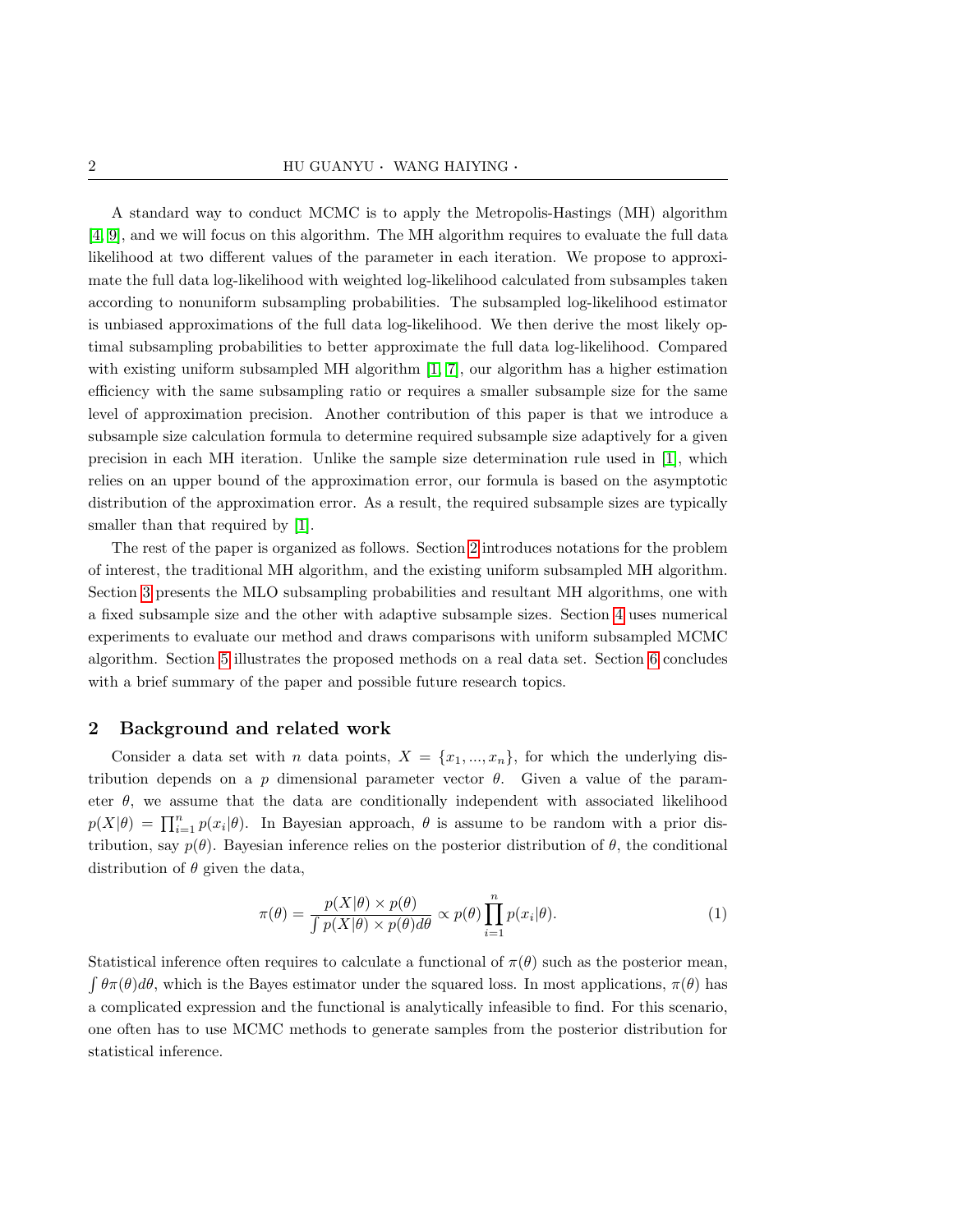#### 2.1 The standard Metropolis-Hastings algorithm

The MH algorithm is a widely used method to sample approximately from  $\pi(\theta)$ . This algorithm needs a conditional proposal distribution, say  $q(.|\theta)$ , to generate a candidate parameter value  $\theta'$ , and then the posterior density need to be evaluated at  $\theta'$  to determine if  $\theta'$  is accepted or rejected as the next step value of the algorithm. In practice,  $q(|\theta)$  must be a distribution from which it is easy to simulate observations. The MH algorithm produces a Markov chain with the posterior as its equilibrium distribution. Thus, after sufficient number of iterations, the MH algorithm produces observations from the posterior distribution. For completeness and ease of discussion, we present the standard MH algorithm in the following Algorithm [1:](#page-2-0)

<span id="page-2-0"></span>

|  |  | Algorithm 1 Metropolis-Hastings algorithm |  |
|--|--|-------------------------------------------|--|
|--|--|-------------------------------------------|--|

for  $k \leftarrow 1$  to N do  $\theta \leftarrow \theta_{k-1}$  $\theta' \sim q(.|\theta)$  $u \sim U(0,1)$  $\alpha = \frac{\pi(\theta')q(\theta|\theta')}{\pi(\theta)q(\theta'|\theta)}$  $\pi(\theta)q(\theta'|\theta)$ if  $\alpha > u$  then  $\theta_k \leftarrow \theta'$  {Accept} else  $\theta_k \leftarrow \theta$  {Reject} end if Return  $\theta_k$ ,  $k = 1, ..., N$ end for

## 2.2 Metropolis-Hastings algorithm with subsampled likelihood

In the standard MH algorithm [1,](#page-2-0) one has to evaluate  $\pi(\cdot)$  at both  $\theta$  and  $\theta'$  in each iteration. From [\(1\)](#page-1-1), this requires to evaluate the full data likelihood at each iteration, which is computationally demanding for large data sets. [\[1,](#page-13-3) [7\]](#page-13-4) proposed to approximate the full data log-likelihood using uniform subsamples to speed up MCMC methods. We briefly discuss the rationale of this idea here.

The accept-or-reject step in Algorithm [1](#page-2-0) is determined by the relative magnitude between  $\alpha$  and u. Note that  $\alpha > u$  if and only if

$$
\Lambda_n(\theta, \theta') \equiv \ell_n(\theta') - \ell_n(\theta) > \frac{1}{n} \log \left[ u \frac{p(\theta)q(\theta'|\theta)}{p(\theta')q(\theta|\theta')} \right],
$$
\n(2)

where

<span id="page-2-1"></span>
$$
\ell_n(\theta) = \frac{1}{n} \sum_{i=1}^n \log p(x_i|\theta)
$$
\n(3)

is the full data log-likelihood. In each MH iteration, the major computing burden is to calculate the full data log-likelihood at  $\theta$  and  $\theta'$ . However, since  $\ell_n(\theta)$  is in a form of average, it can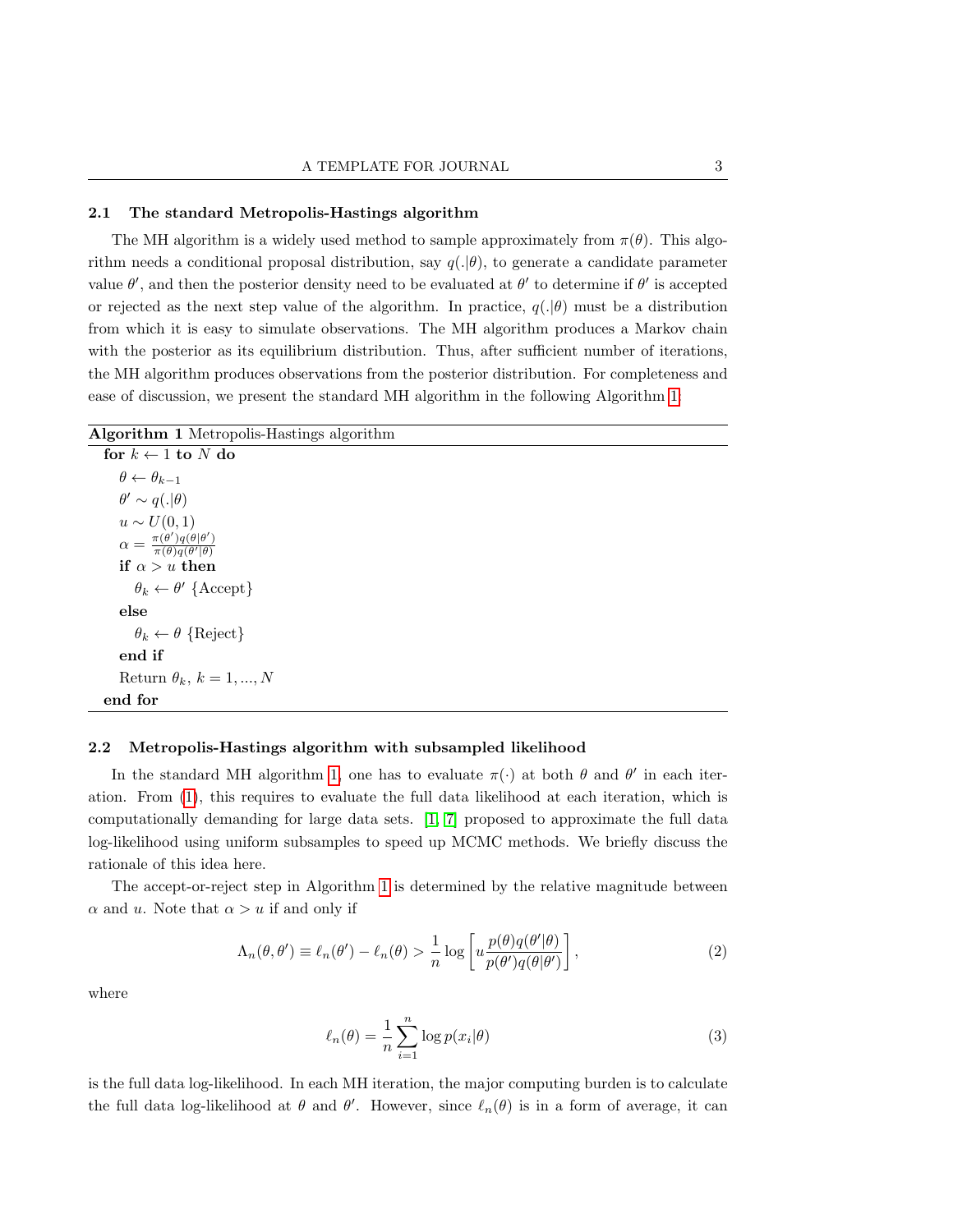be well approximated by using a subsample, and that is the basic idea of subsampled MH algorithm to speed up MCMC.

In [\[1,](#page-13-3) [7\]](#page-13-4), the authors proposed to take uniform subsamples to approximate the full data log-likelihood difference  $\Lambda_n(\theta, \theta')$ . Let  $x_1^*, \dots, x_r^*$  be random sample of size r from the full data taken without replacement according to uniform subsampling probabilities. Instead of computing  $\Lambda_n(\theta, \theta')$  on the full data set, they proposed to approximate  $\Lambda_n(\theta, \theta')$  by

<span id="page-3-2"></span>
$$
\Lambda_{ur}^*(\theta, \theta') = \frac{1}{r} \sum_{i=1}^r \log p(x_i^* | \theta') - \frac{1}{r} \sum_{i=1}^r \log p(x_i^* | \theta). \tag{4}
$$

To determine the required subsample sizes, [\[7\]](#page-13-4) put the accept-or-reject step of MH in a framework of hypothesis testing and treated the inequality in [\(2\)](#page-2-1) as the null hypothesis. Given the full data,  $\theta$ ,  $\theta'$ , and u, if we write  $\mu = \frac{1}{n} \sum_{i=1}^{n} (\log p(x_i | \theta') - \log p(x_i | \theta'))$  and  $\mu_0 = \frac{1}{n} \log \left[ u \frac{p(\theta) q(\theta'|\theta)}{p(\theta') q(\theta|\theta')} \right]$  $\frac{p(\theta)q(\theta')(\theta)}{p(\theta')q(\theta|\theta')}$ , then to determine if the inequality in [\(2\)](#page-2-1) is true or not, it is equivalent to test  $H_0 : \mu > \mu_0$  v.s.  $H_a : \mu \leq \mu_0$ . This is just a hypothesis test for the mean, so the random subsample mean,  $\Lambda_{ur}^*(\theta, \theta')$ , can be used to form a test statistic. [\[7\]](#page-13-4)'s subsample size determination rule is to take enough subsample so that the p-value of the hypothesis test  $H_0: \mu = \mu_0$  v.s.  $H_a: \mu \neq \mu_0$  is smaller than a threshold.

For a given level of precision, [\[1\]](#page-13-3) proposed to determine the required subsamples size by using the following concentration inequality to bound the error of  $\Lambda_r^*(\theta, \theta')$  in approximating  $\Lambda_n(\theta, \theta')$ :

<span id="page-3-1"></span><span id="page-3-0"></span>
$$
P(|\Lambda_r^*(\theta,\theta') - \Lambda_n(\theta,\theta')| \le c_r) \ge 1 - \delta_r,
$$
\n<sup>(5)</sup>

for  $\delta_r$ , where  $c_r = C_{\theta, \theta'} \sqrt{\frac{2(1-f_r^*) \log(2/\delta_r)}{r}}, C_{\theta, \theta'} = \max_{1 \leq i \leq n} |\log p(x_i|\theta') - \log p(x_i|\theta)|$ , and  $f_r^* = \frac{r-1}{n}$  is approximately the fraction of used samples. Based on the inequality [\(5\)](#page-3-0), they developed an adaptive procedure to determine the required subsample size in each MH iteration as

$$
T = n \wedge \inf\{t \ge 1 : |\Lambda_r^*(\theta, \theta') - \Lambda_n(\theta, \theta')| < c_r\},\tag{6}
$$

where  $a \wedge b$  denotes the minimum of a and b. Using this adaptive subsample size [\(6\)](#page-3-1) and subsampled log-likelihood in [\(4\)](#page-3-2), they proposed an adaptive subsampled MH algorithm. [\[8\]](#page-13-7) pointed out that this adaptive sample size determination rule may require large subsample sizes for most MH iterations because the upper bounded  $c_r$  may not be sharp enough. In addition, the upper bounded  $c_r$  depends on the log-likelihood for the full data, which may require significantly additional computing time in each MH iteration.

The aforementioned work uses uniform subsampling to take subsamples, i.e., all data points have equal probabilities to be included in a subsample, and the focus of the investigations was on the decision rule of subsample sizes. This paper focuses on nonuniform subsampling and shows that it is more efficiency than uniform subsampling, i.e., it produces more accurate approximation with the same subsample size.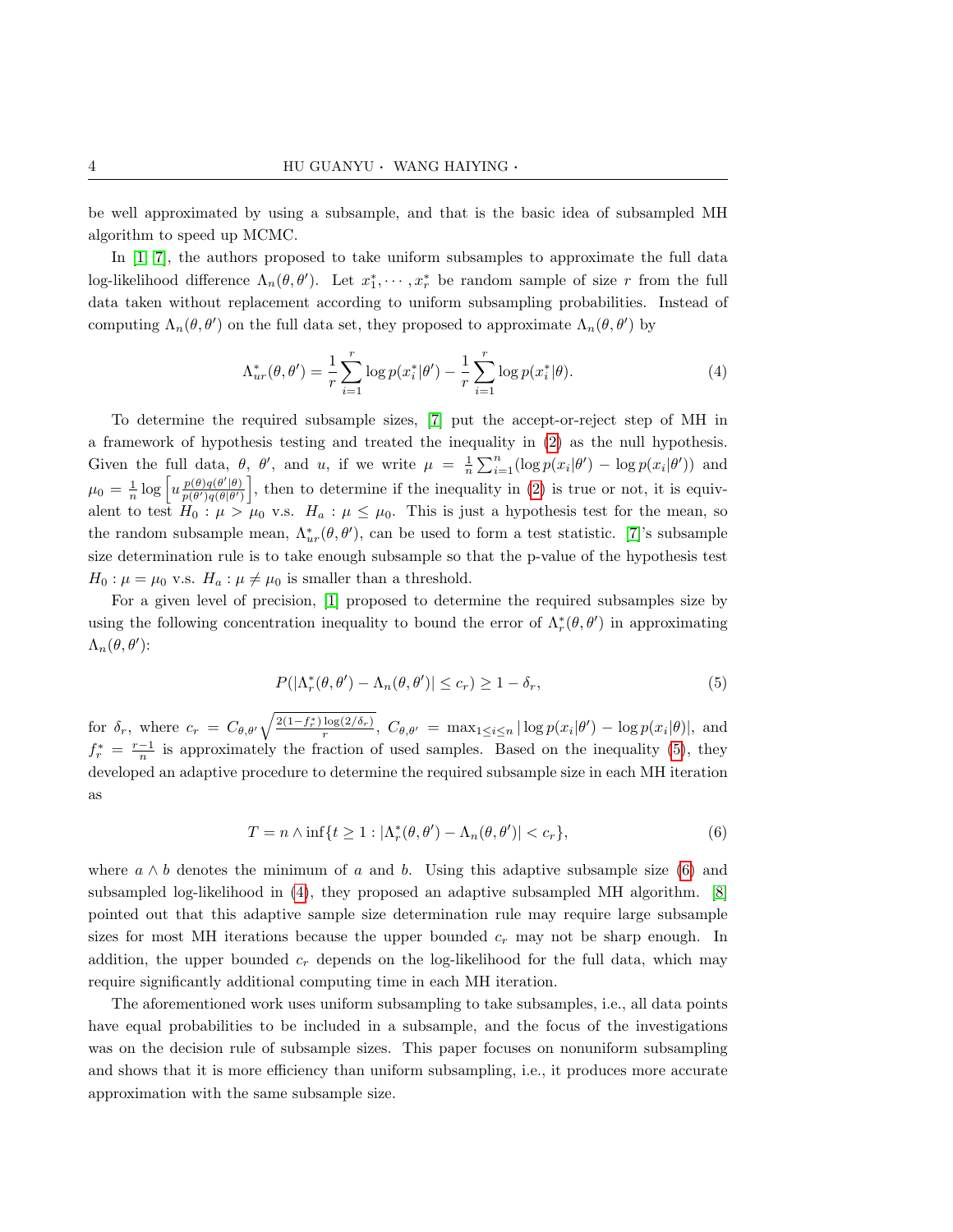# <span id="page-4-0"></span>3 MLO Subsampled MH algorithm

The key to success of the subsampled MH is to approximate the full data log-likelihood  $\ell_n(\theta)$  accurately at different values,  $\theta$  and  $\theta'$ , in each iteration using a subsample. To improve the approximation efficiency, we propose to use nonuniform subsampling probabilities. In this paper, we recommend using sampling with replacement because it has a higher computational efficiency. In addition, if the sampling ratio  $(r/n)$  is small, then the probability to have duplicates in the subsample is small and thus sampling with replacement has similar estimation efficiency as sampling without replacement.

Let  $\eta_1, ..., \eta_n$  be nonuniform subsampling probabilities such that  $\sum_{i=1}^n \eta_i = 1$ . For a subsample,  $x_1^*,...,x_r^*$ , taken randomly according to  $\eta_i$ 's with replacement, the subsample approximation of  $\ell_n(\theta)$  is

<span id="page-4-1"></span>
$$
\ell_r^*(\theta) = \frac{1}{r} \sum_{i=1}^r \frac{1}{n\eta_i^*} \log \{p(x_i^*|\theta)\}.
$$
 (7)

Direct calculations show that

$$
\mathbb{E}^*\{\ell_r^*(\theta)\} = \ell_n(\theta), \quad \text{and} \quad \mathbb{V}^*\{\ell_r^*(\theta)\} = \frac{1}{rn^2} \sum_{i=1}^n \frac{1}{\eta_i} \log^2\{p(x_i|\theta)\} - \frac{1}{r} \ell_n^2(\theta), \tag{8}
$$

where the expectation and variance are taken with respect to the randomness of subsampling only.

Equation [\(8\)](#page-4-1) shows that  $\ell_r^*(\theta)$  is an unbiased estimator of  $\ell_n(\theta)$ . Thus, to better approximate  $\ell_n(\theta)$ , one can choose  $\eta_i$  so that the variance  $\mathbb{V}^*\{\ell_r^*(\theta)\}\$ is minimized, that is to find  $\eta^{\text{opt}} =$  $(\eta_{1}^{\mathrm{opt}},...,\eta_{n}^{\mathrm{opt}})$  such that

$$
\boldsymbol{\eta}^{\mathrm{opt}} = \arg\min_{\boldsymbol{\eta}} \mathbb{V}^* \{ \ell_r^*(\theta) \}. \tag{9}
$$

Note that

$$
\sum_{i=1}^{n} \frac{1}{\eta_i} \log^2\{p(x_i|\theta)\} = \sum_{i=1}^{n} \eta_i \times \sum_{i=1}^{n} \frac{1}{\eta_i} \log^2\{p(x_i|\theta)\} \ge \left[\sum_{i=1}^{n} |\log\{p(x_i|\theta)\}|\right]^2,
$$

where the second last step is from the Cauchy-Schwarz inequality and the equality holds if and only if when  $\eta_i \propto |\log\{p(x_i|\hat{\theta})\}|$ . Thus, the optimal subsampling probabilities that minimize the variance  $\mathbb{V}^*{\{\ell^*_r(\theta)\}}$  satisfy

$$
\eta_i^{\text{opt}} = \frac{|\log\{p(x_i|\theta)\}|}{\sum_{j=1}^n |\log\{p(x_j|\theta)\}|} \quad i = 1, \dots, n. \tag{10}
$$

Here,  $\eta^{\text{opt}}$  depends on the value of  $\theta$ , and we use  $\eta^{\text{opt}}(\theta)$  to emphasize this fact when necessary. If in each MH iteration we calculate  $\eta^{\text{opt}}$  for both  $\theta$  and  $\theta'$ , then the computational time is not faster than the full data MH algorithm and there is no computational benefit for using this subsampling plan. To address this issue, we propose to calculate  $\eta^{\text{opt}}(\theta)$  at a fixed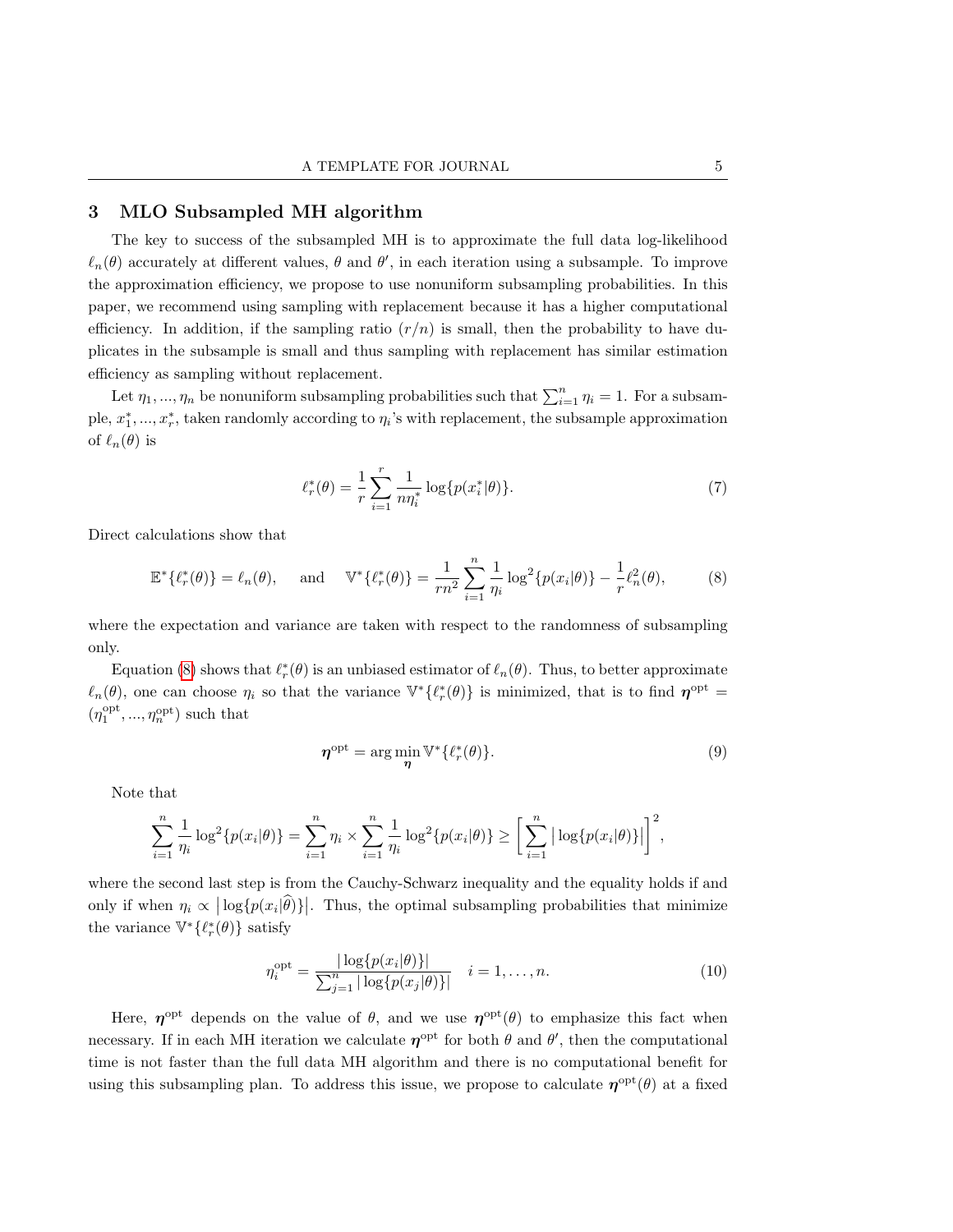value of  $\theta$  instead of calculating it iteratively. We propose to use the maximum likelihood estimator (MLE)

$$
\widehat{\theta} = \arg \max_{\theta} \frac{1}{n} \sum_{i=1}^{n} \log \{p(x_i | \theta)\},\tag{11}
$$

namely, to use  $\eta^{\text{opt}}(\widehat{\theta})$  for subsampling in each MH iteration. Heuristically, this is trying to minimize the variance  $\mathbb{V}^*\{\ell_r^*(\theta)\}\$  at the value of  $\theta$  that are the most likely to occur according to the data. We call this subsampling design the most likely optimal (MLO) subsampling.

A nice property of the MLO subsampling probability  $\eta^{\text{opt}}$  is that it depends on a fixed value of  $\theta$  for a given data set. Thus, we can calculate  $\eta_i^{\text{opt}}$  before running subsampled MH algorithm and there is no need to calculate them iteratively. In each iteration of the MH algorithm, use the subsample taken according to  $\eta_i^{\text{opt}}$  to approximate  $\ell_n(\theta)$  and  $\ell_n(\theta')$ , which are then used to approximate  $\Lambda_n(\theta, \theta')$ . We present the procedure in the following algorithm.

<span id="page-5-0"></span>Algorithm 2 Most likely optimal subsampled Metropolis-Hastings algorithm

for  $k \leftarrow 1$  to N do  $\theta \leftarrow \theta_{k-1}$  $\theta' \sim q(.|\theta)$  $u \sim U(0,1)$  $\psi(u, \theta, \theta') \leftarrow \frac{1}{n} \log \left( u \frac{p(\theta)q(\theta'|\theta)}{p(\theta')q(\theta|\theta')}\right)$  $\frac{p(\theta)q(\theta'|\theta)}{p(\theta')q(\theta|\theta')}\bigg)$  $x_1^*, \cdots, x_r^*$  $\stackrel{\boldsymbol{\eta}^{\text{opt}}}{\sim} X$  {Subsample with replacement according to  $\eta_1^{\text{opt}},...,\eta_n^{\text{opt}}$ }  $\ell_r^*(\theta) \leftarrow \frac{1}{r} \sum_{i=1}^r$  $\log\{p(x_i^*|\theta)\}\)$  $n\eta_i^{\textrm{opt}*}$  $\ell_r^*(\theta') \leftarrow \frac{1}{r} \sum_{i=1}^r$  $\log\{p(x_i^*|\theta')\}$  $n\eta_i^{\textrm{opt}*}$  $\Lambda^*(\theta, \theta') \leftarrow \ell_r^*(\theta') - \ell_r^*(\theta)$ if  $\Lambda^*(\theta, \theta') > \psi(u, \theta, \theta')$  then  $\theta_k \leftarrow \theta'$  {Accept} else  $\theta_k \leftarrow \theta$  {Reject} end if Return  $\theta_k$ ,  $k = 1, ..., N$ end for

The performance of Algorithm [2](#page-5-0) critically depends on the quality of  $\Lambda^*(\theta, \theta')$  in approximating  $\Lambda_n(\theta, \theta')$ , which is affected by the subsample size r. It is clear that  $\Lambda^*(\theta, \theta')$  is unbiased, i.e.,  $\mathbb{E}^*\{\Lambda^*(\theta,\theta')\} = \Lambda_n(\theta,\theta')$ . Thus its quality is mainly measured by its variance, which is

$$
\mathbb{V}^*\{\Lambda^*(\theta,\theta')\} = \frac{1}{r} \frac{1}{n} \sum_{i=1}^n \frac{\left[\log\{p(x_i|\theta)\} - \log\{p(x_i|\theta')\}\right]^2}{|\log\{p(x_i|\hat{\theta})\}|} \times \frac{1}{n} \sum_{i=1}^n |\log\{p(x_i|\hat{\theta})\}|. \tag{12}
$$

Under mild conditions, the Lindeberg-Feller central limit theorem [Section 2.8 of [11\]](#page-13-8) applies for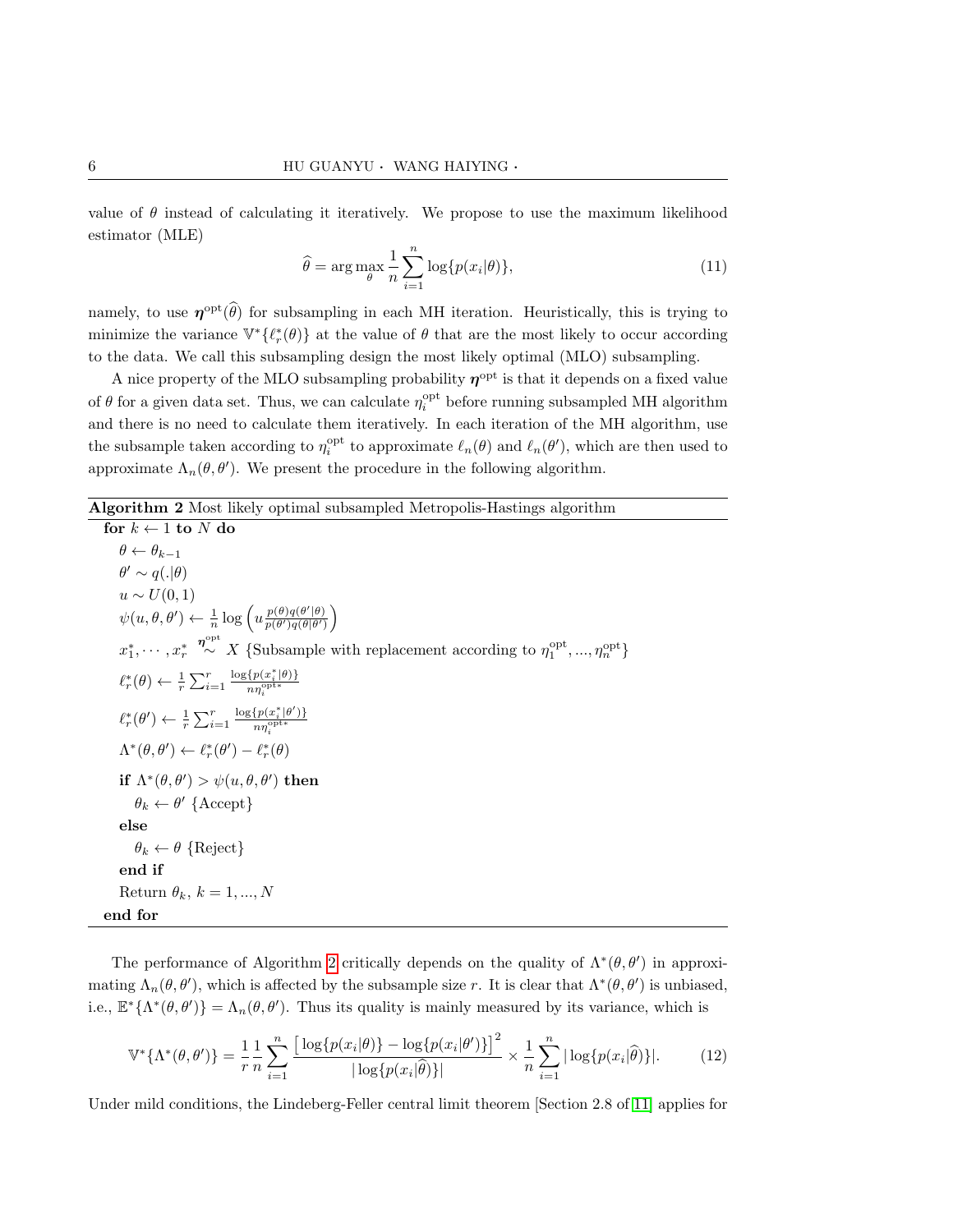the conditional distribution of  $\Lambda^*(\theta, \theta')$  given X, which indicates that, conditional on the full  $data X,$ 

<span id="page-6-1"></span><span id="page-6-0"></span>
$$
\Lambda^*(\theta,\theta') - \Lambda_n(\theta,\theta') \stackrel{a}{\sim} N[0, \ \mathbb{V}^*\{\Lambda^*(\theta,\theta')\}], \tag{13}
$$

where  $\frac{a}{c}$  means the distribution of the quantity on the left-hand-side is asymptotically the same as the distribution on the right-hand-side. This is useful to determine the required subsample size  $r$  for a given probability and bound of approximation error. For any given  $c_r$  and error probability  $\delta_r$ , we can approximate the required subsample size by solving

$$
1 - \delta_r = P\{|\Lambda^*(\theta, \theta') - \Lambda_n(\theta, \theta')| > c_r\} \approx P\{\sqrt{\mathbb{V}^*\{\Lambda^*(\theta, \theta')\}}|Z| > c_r\},\tag{14}
$$

where  $Z$  is a standard normal random variable. Solving  $(14)$  gives us the approximated sample size as

$$
r^{a} = \left(\frac{Z_{\delta/2}}{c_{r}}\right)^{2} \frac{1}{n} \sum_{i=1}^{n} \frac{\left[\log\{p(x_{i}|\theta)\} - \log\{p(x_{i}|\theta')\}\right]^{2}}{|\log\{p(x_{i}|\hat{\theta})\}|} \times \frac{1}{n} \sum_{i=1}^{n} |\log\{p(x_{i}|\hat{\theta})\}|. \tag{15}
$$

Of course, direct use of equation [\(15\)](#page-6-1) is not computationally appealing as it requires to evaluate the likelihood on the full data. We can use a pilot subsample to estimate  $r^a$  and then decide if we need additional data to achieve the pre-specified level of precision. An unbiased estimator of  $r^a$  based on a subsample  $x_1^*,...,x_r^*$  is

<span id="page-6-2"></span>
$$
r^{a*} = \left(\frac{Z_{\delta/2}}{c_r}\right)^2 \frac{1}{rn^2} \sum_{i=1}^r \frac{\left[\log\{p(x_i^*|\theta)\} - \log\{p(x_i^*|\theta')\}\right]^2}{(\eta_i^{\text{opt*}})^2}.
$$
 (16)

Based on [\(16\)](#page-6-2), we propose an adaptive version of the most likely optimal subsampled MH algorithm presented below.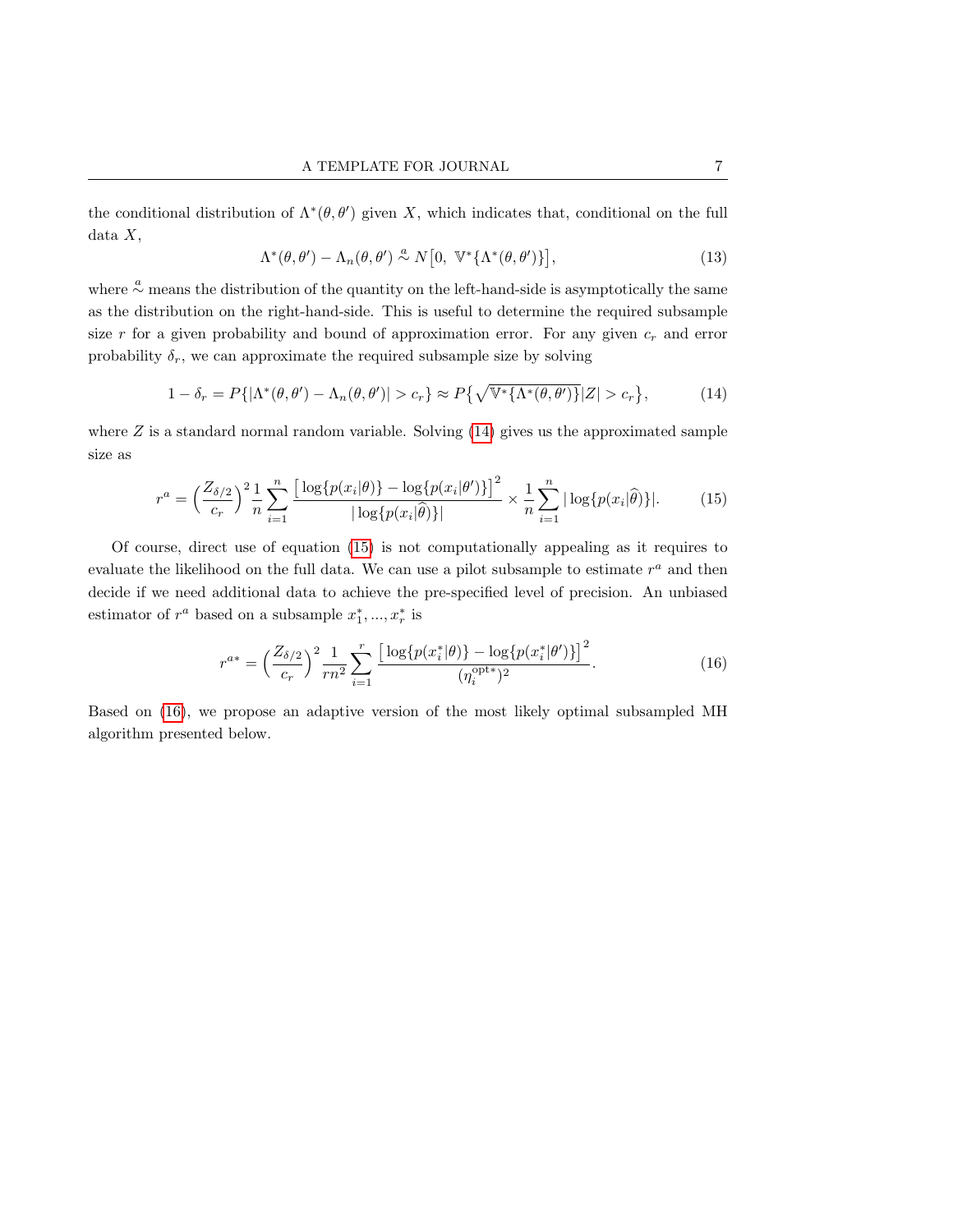<span id="page-7-1"></span>Algorithm 3 Adaptive most likely optimal subsampled MH algorithm

for  $k \leftarrow 1$  to N do  $\theta \leftarrow \theta_{k-1}$  $\theta' \sim q(.|\theta)$  $u \sim U(0, 1)$  $\psi(u, \theta, \theta') \leftarrow \frac{1}{n} \log \left( u \frac{p(\theta)q(\theta'|\theta)}{p(\theta')q(\theta|\theta')}\right)$  $\frac{p(\theta)q(\theta'|\theta)}{p(\theta')q(\theta|\theta')}\bigg)$  $x_1^*, \cdots, x_r^*$  $\stackrel{\boldsymbol{\eta}^{\text{opt}}}{\sim} X$  {Subsample with replacement according to  $\eta_1^{\text{opt}},...,\eta_n^{\text{opt}}$ }  $\ell_r^*(\theta) \leftarrow \frac{1}{r} \sum_{i=1}^r$  $\log\{p(x_i^*|\theta)\}\$  $n\eta_i^{\textrm{opt}*}$  $\ell_r^*(\theta') \leftarrow \frac{1}{r} \sum_{i=1}^r$  $\log\{p(x_i^*|\theta')\}$  $n\eta_i^{\textrm{opt}*}$  $\Lambda^*(\theta, \theta') \leftarrow \ell_r^*(\theta') - \ell_r^*(\theta)$  $c_r = |\Lambda^*(\theta, \theta') - \psi(u, \theta, \theta')|/2$  $r^{a*} \leftarrow \left(\frac{Z_{\delta/2}}{c}\right)$  $\left(\frac{\delta}{2}r\right)^2 \frac{1}{rn^2} \sum_{i=1}^r$  $\left[\log\{p(x_i^*|\theta)\}-\log\{p(x_i^*|\theta')\}\right]^2$  $(\eta_i^{\mathrm{opt*}})^2$ if  $r < r^{a*} \wedge r_{\text{max}}$  then  $x^*_{r+1}, \cdots, x^*_{r^{a*}} \stackrel{\eta^{\text{opt}}_{\sim}}{\sim} X$  {Take additional subsample}  $\ell_r^*(\theta) \leftarrow \frac{1}{r^{a*}} \sum_{i=r}^{r^{a*}}$  $i=r+1$  $\log\{p(x_i^*|\theta)\}\)$  $\frac{\{p(x_i^*|\theta)\}}{n\eta_i^{\textrm{opt}*}}+\frac{r}{r^{a*}}\ell_r^*(\theta)$  $\ell_r^*(\theta') \leftarrow \frac{1}{r^{a*}} \sum_{i=r}^{r^{a*}}$  $i=r+1$  $\log\{p(x_i^*|\theta')\}$  $\frac{\{p(x^*_i|\theta')\}}{np_i^{\textrm{opt}*}} + \frac{r}{r^{a*}}\ell^*_r(\theta')$  $\Lambda^*(\theta, \theta') \leftarrow \ell_r^*(\theta') - \ell_r^*(\theta)$ end if if  $\Lambda^*(\theta, \theta') > \psi(u, \theta, \theta')$  then  $\theta_k \leftarrow \theta'$  {Accept} else  $\theta_k \leftarrow \theta$  {Reject} end if Return  $\theta_k$ ,  $k = 1, ..., N$ end for

## <span id="page-7-0"></span>4 Simulation

In this section, we use numerical experiments to evaluate the performance of the proposed MLO subsampled MH algorithm, and compare it with the uniform subsampled MH algorithm.

We repeat the simulation for  $B = 100$  times and calculate the empirical bias, standard deviation, and mean squared error as

Bias = 
$$
\frac{1}{B} \sum_{b=1}^{B} \hat{\theta}_b - \theta
$$
, SD =  $\frac{1}{B-1} \sum_{b=1}^{B} (\hat{\theta}_b - \overline{\hat{\theta}})$ , and MSE =  $\frac{1}{B} \sum_{b=1}^{B} (\hat{\theta}_b - \theta)^2$ ,

respectively, where  $\hat{\theta}_b$  is the estimate in the bth repetition of the simulation,  $\theta$  is the true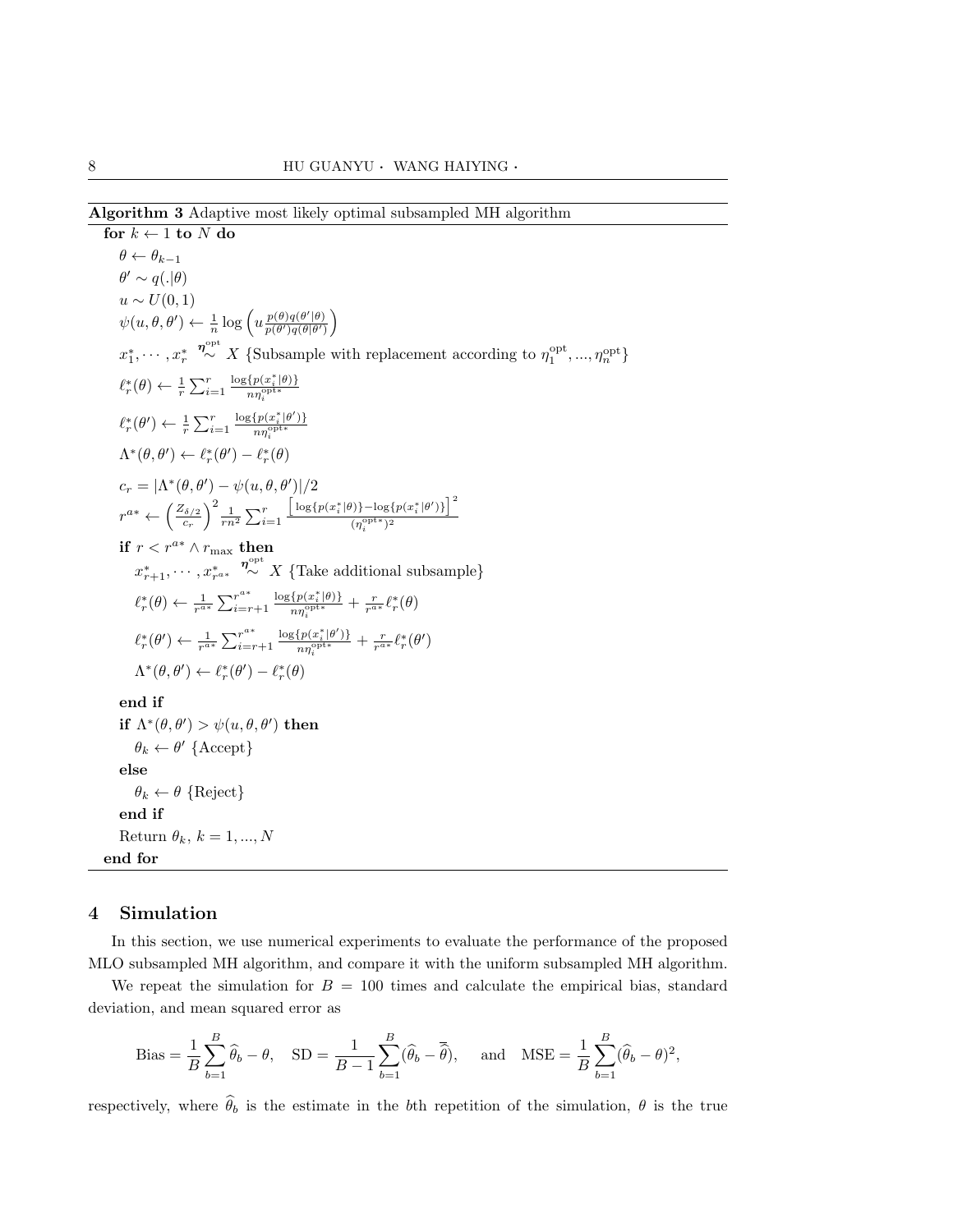parameter, and  $\hat{\theta}$  is the mean of the estimates from the B repetitions of the simulation.

#### 4.1 Example I: Gaussian distribution

We generate 1000 observations from  $N(\mu, 1)$  with true  $\mu = 1$ , and choose the prior as  $\mu \sim N(0, 3^2)$  where  $3^2$  is the variance of the prior. We run  $N = 3,000$  iterations of subsampled MH algorithms and throw away the samples from the first 1,000 iterations as burn-in and use the sample mean for the rest of the sample to estimate  $\mu$ .

In addition to using the MLE of  $\mu$  to calculate the subsampling probability  $\eta$ , we investigate the effect of using different values of  $\mu$ . We first considered  $\mu = 1$ , which is the true value of the parameter in generating data sets. In addition, we consider some other values of  $\mu$ :  $\mu$  = -10, -5, -2, 1, 2, 5 and 10.

Table [1](#page-8-0) presents the results of empirical mean squared error, in which  $\eta_{\hat{\mu}}^*$  and  $\eta_{\hat{\mu}}^t$  are the subsampling probabilities calculated using the MLE from the data and using the true parameter, respectively. It is seen that  $\eta_{\hat{\mu}}^*$  and  $\eta_{\mu=1}^*$  (based on the true value of  $\mu$  in generating the data) have very similar performances, and they both outperform other choices of  $\eta$ . Note that the true value  $\mu = 1$  is always unknown in practice, but using the practical  $\eta_{\hat{\mu}}^*$  produces comparable results. Compared with other choices of  $\mu$ , the advantage of  $\eta_{\hat{\mu}}^*$  is more significant for smaller values of the subsample size r.

Table 1: Empirical MSE  $(\times 10^3)$  with different weights for estimating the mean parameter in a Gaussian distribution

<span id="page-8-0"></span>

|  | $\eta_{\hat{\mu}}^*$ $\eta_{\mu=1}^t$ $\eta_{\mu=-10}$ $\eta_{\mu=-5}$ $\eta_{\mu=-2}$ $\eta_{\mu=2}$ $\eta_{\mu=5}$ $\eta_{\mu=10}$ |  |  |  |
|--|--------------------------------------------------------------------------------------------------------------------------------------|--|--|--|
|  | $r = 10$ 1.53 1.51 1.96 3.22 10.1 3.06 6.43 2.14                                                                                     |  |  |  |
|  | $r = 20$ 1.46 1.34 1.41 2.06 3.86 1.76 2.61 1.56                                                                                     |  |  |  |
|  | $r = 50$ 1.23 1.25 1.33 1.33 1.78 1.31 1.46 1.36                                                                                     |  |  |  |

Similar to the case of the mean parameter, we implemented the nonuniform subsampling method in estimating the precision parameter (the inverse of the variance) of the normal distribution. We generate 1000 observations from  $N(0, \tau)$  with  $\tau = 1$ , and choose the prior as  $\tau \sim \text{Gamma}(0.01, 0.01)$ . Here  $\tau$  is the precision parameter. We run 3,000 iterations of subsampled MH algorithms and throw away the samples from the first 1,000 iterations as burn-in. We consider using different values of  $\tau$  to calculate the subsampling probability, with the choices of the true parameter  $\tau = 1$ , and  $\tau = 0.1, 0.2, 0.5, 2, 5$  $\tau = 0.1, 0.2, 0.5, 2, 5$  $\tau = 0.1, 0.2, 0.5, 2, 5$ , and 10. Table 2 presents the results on empirical MSE. Again,  $\eta_{\hat{\tau}}^*$  performs similarly to  $\eta_{\tau=1}^t$  and it is better than other choices of  $\tau$ .

Table 2: Empirical MSE  $(\times 10^3)$  with different weights for estimating the precision parameter in a Gaussian distribution.

<span id="page-8-1"></span>

|  |  | $\eta_{\hat{\tau}}^*$ $\eta_{\tau=1}^t$ $\eta_{\tau=0.1}$ $\eta_{\tau=0.2}$ $\eta_{\tau=0.5}$ $\eta_{\tau=2}$ $\eta_{\tau=5}$ $\eta_{\tau=10}$ |  |  |
|--|--|------------------------------------------------------------------------------------------------------------------------------------------------|--|--|
|  |  | $r = 10$ 2.16 2.40 5.19 3.97 2.86 2.69 48.7 100                                                                                                |  |  |
|  |  | $r = 20$ 2.16 2.02 3.18 2.40 2.22 2.42 18.5 62.2                                                                                               |  |  |
|  |  | $r = 50$ 1.93 1.97 2.23 2.24 2.02 1.94 4.64 23.9                                                                                               |  |  |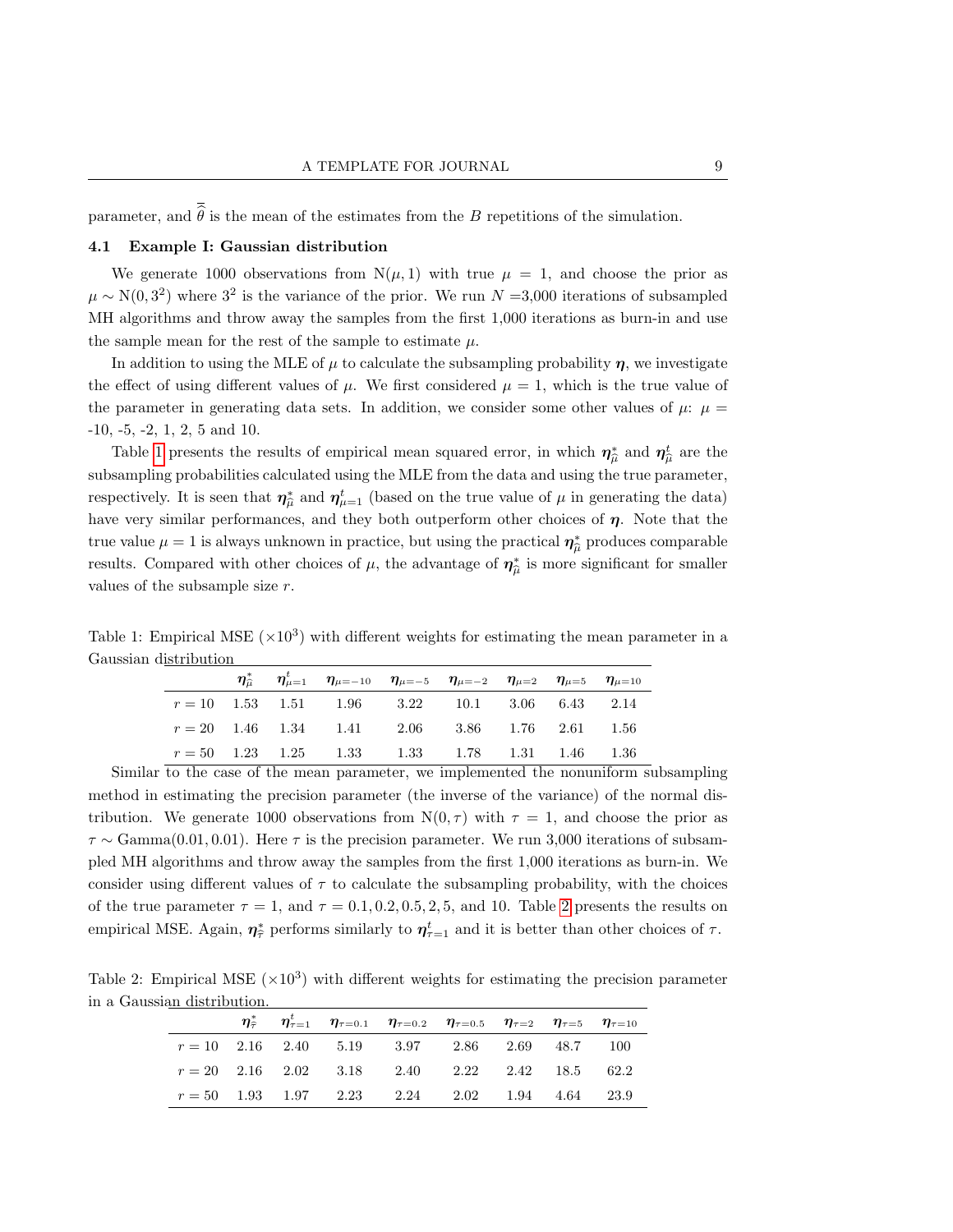We also compare the performance of our method with the uniform subsampled MH algorithm. Table [3](#page-9-0) shows the empirical results, where the proposed method are significantly better than the uniform subsampling method. In this case, the bias is not negligible for the uniform subsampling method, while the proposed method has very small bias.

Table 3: Empirical bias, standard deviation, and root mean square errors for estimating the precision of a Gaussian distribution. All number are multiplied by  $\times 10^3$  for better presentation.

<span id="page-9-0"></span>

|                | MLO     |      |                     |             |      | Uniform subsampling |
|----------------|---------|------|---------------------|-------------|------|---------------------|
| Subsample Size | Bias SD |      | $\sqrt{\text{MSE}}$ | <b>Bias</b> | SD.  | $\sqrt{\text{MSE}}$ |
| $r=10$         | $-2.86$ | 48.2 | 48.1                | 63.0        | 51.8 | 81.4                |
| $r=20$         | -3.03   | 45.2 | 45.2                | 29.2        | 50.8 | 58.4                |
| $r=50$         | $-1.57$ | 45.5 | 45.5                | 9.91        | 44.0 | 44.8                |

To have a closer look at the difference between posterior samples from the MLO subsampled MH algorithm and those from the uniform subsampling MH algorithm, we plot histograms using 2,000 posterior samples from each algorithm in Figure [1.](#page-9-1) We see that posterior samples from the MLO subsampled MH algorithm have smaller variances than those from the uniform subsampled MH algorithm. The mean of the MLO subsampled posterior samples is also closer to the true posterior mean (the vertical dotted line) compared with that of the uniform subsampled posterior samples.



<span id="page-9-1"></span>Figure 1: Histogram of posterior samples from subsampled MH algorithms with  $r = 10, 20$ . and 50, respectively. The red color is for the MLO subsamples and the green color is for the uniform subsamples.

## 4.2 Example II: logistic regression

In this example, we compare our MLO subsampled MH algorithm with the uniform subsampled MH algorithm in the context of logistic regression. In each repetition of the simulation, we generate  $n =100,000$  data points from a logistic regression model. Specifically, for each repetition, data points  $x_i = (y_i, z_i), i = 1, ..., 100, 000$ , are generated in this way: generate  $z_i = (z_{1i}, z_{2i})$  so that  $z_{1i}$  and  $z_{2i}$  are independent and identically distributed from the stan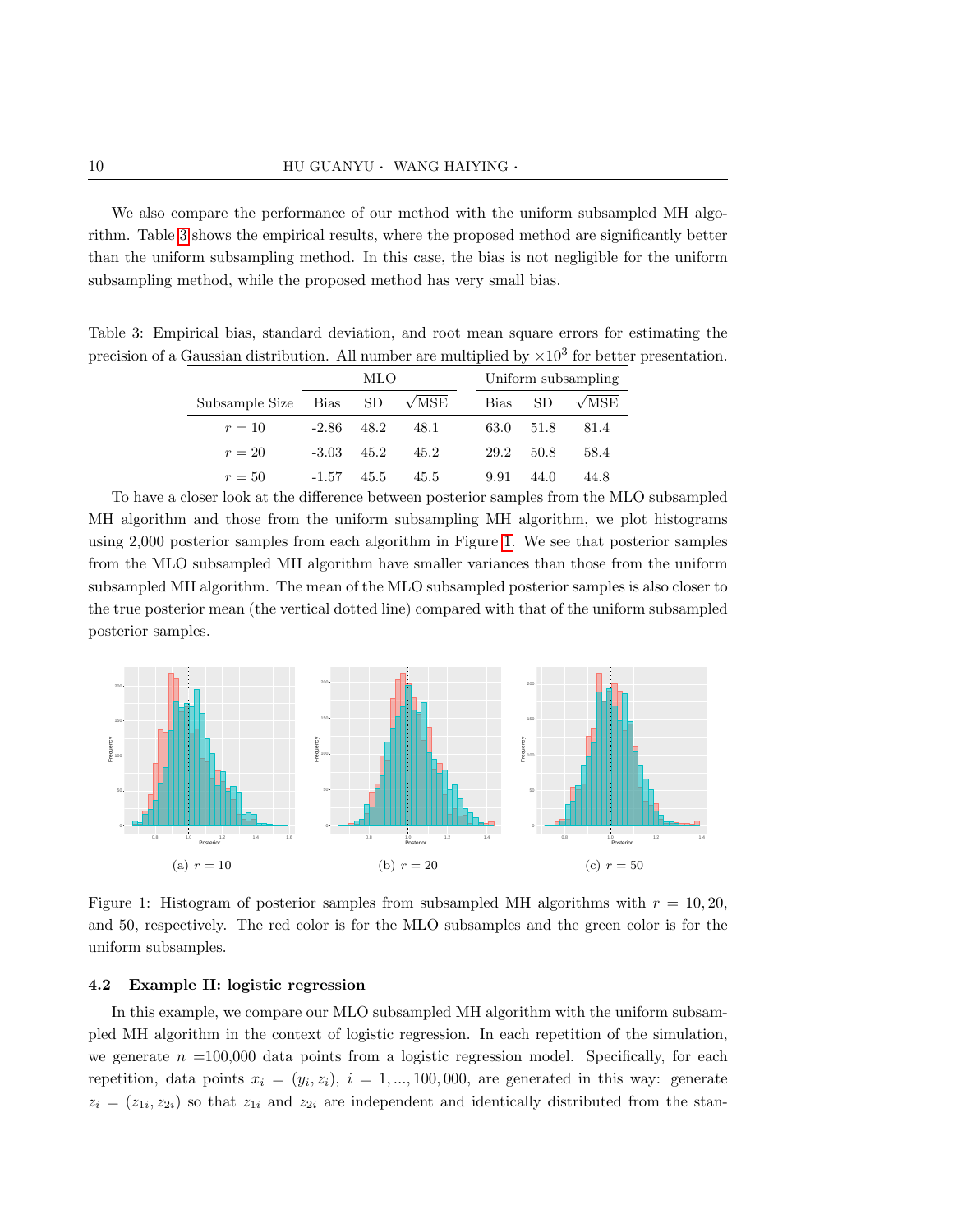dard normal distribution; generate  $y_i$  independently from Bernoulli distributions Bernoulli $(\gamma_i)$ , where  $\gamma_i = \frac{\exp(z_{1i}\theta_1 + z_{2i}\theta_2)}{1+\exp(z_{1i}\theta_1 + z_{2i}\theta_2)}$  $\frac{\exp(z_{1i}\theta_1+z_{2i}\theta_2)}{1+\exp(z_{1i}\theta_1+z_{2i}\theta_2)}$ , and the true parameters are  $\theta_1=1$  and  $\theta_2=0.5$ .

For the two parameters  $\theta_1$  and  $\theta_2$ , we use posterior means to estimate them, which are Bayes estimators under the squared loss. The prior distributions of  $\theta_1$  and  $\theta_2$  are both assumed to be Gaussian distribution with mean 0 and variance 10. We use subsampled MH algorithms to draw samples from the posterior to approximate the posterior means. For the proposal distribution  $q(\theta'|\theta)$ , we set it to be  $N(\theta, 1)$  which corresponds to the random walk MH algorithm [\[6\]](#page-13-9). For each repetition of the simulation, we run 30,000 MH iterations and throw away the first 10,000 samples as burn-in and store one sample for every 20 MH iterations in order to reduce autocorrelation. We repeat the simulation for 100 times, and calculate the empirical biases and standard errors for the posterior means. Results are reported in Table [4.](#page-10-0) For the adaptive algorithm in Algorithm [3,](#page-7-1) the initial subsample size is  $r = 100$  and the upper limit of subsample size  $r_{\text{max}} = 5,000$ . The mean subsample percentage of the adaptive algorithm in Algorithm [3](#page-7-1) is about 1.68 %, and the median percentage is about 0.96 %.

<span id="page-10-0"></span>Table 4: Empirical bias  $\times 10^3$  and empirical standard deviation  $\times 10^3$  for estimating parameters in logistic regression.

| r/n              | method     | $\theta_1$ |      | $\theta_2$  |      |
|------------------|------------|------------|------|-------------|------|
|                  |            | Bias       | SD   | <b>Bias</b> | SD   |
| 0.001            | uniform    | 60.6       | 11.9 | 30.1        | 12.6 |
|                  | <b>MLO</b> | 15.4       | 13.4 | 6.58        | 12.1 |
| 0.002            | uniform    | 39.5       | 11.8 | 19.8        | 9.96 |
|                  | <b>MLO</b> | 17.1       | 11.7 | 8.30        | 9.99 |
| 0.005            | uniform    | 19.5       | 10.2 | 9.93        | 8.11 |
|                  | <b>MLO</b> | 9.56       | 10.1 | 5.21        | 8.91 |
| 0.01             | uniform    | 10.1       | 11.2 | 5.98        | 7.91 |
|                  | MLO        | 5.85       | 8.99 | 3.74        | 8.11 |
| $\approx 0.0168$ | Adaptive   | 2.57       | 10.4 | 1.78        | 7.69 |

From Table [4,](#page-10-0) with the same subsampling ratio, our MLO subsampled algorithm is better than the uniform subsampled algorithm for both  $\theta_1$  and  $\theta_2$ . Estimators from the the two different subsampled algorithms may have similar standard errors, but estimators from MLO subsampled MH algorithm have much smaller biases.

In order to compare the estimation efficiency of the subsampled algorithms with that of full sample MH algorithm, we reduce the full data sample size to  $n = 1000$  so that the full sample MH algorithm are computationally tractable. Except this change, other simulation configurations are the same as the previous case. Figure [2](#page-11-1) shows the sum of the empirical mean squared error for  $\theta_1$  and  $\theta_2$  with different subsampling methods. We see that even with subsample size  $r = 20$ , i.e., using  $2\%$  of the full sample, our MLO subsampled MH algorithm has similar estimation efficiency to the full sample MH algorithm. On the other hand, the uniform subsampled MH algorithm requires a much larger subsample size to achieve the same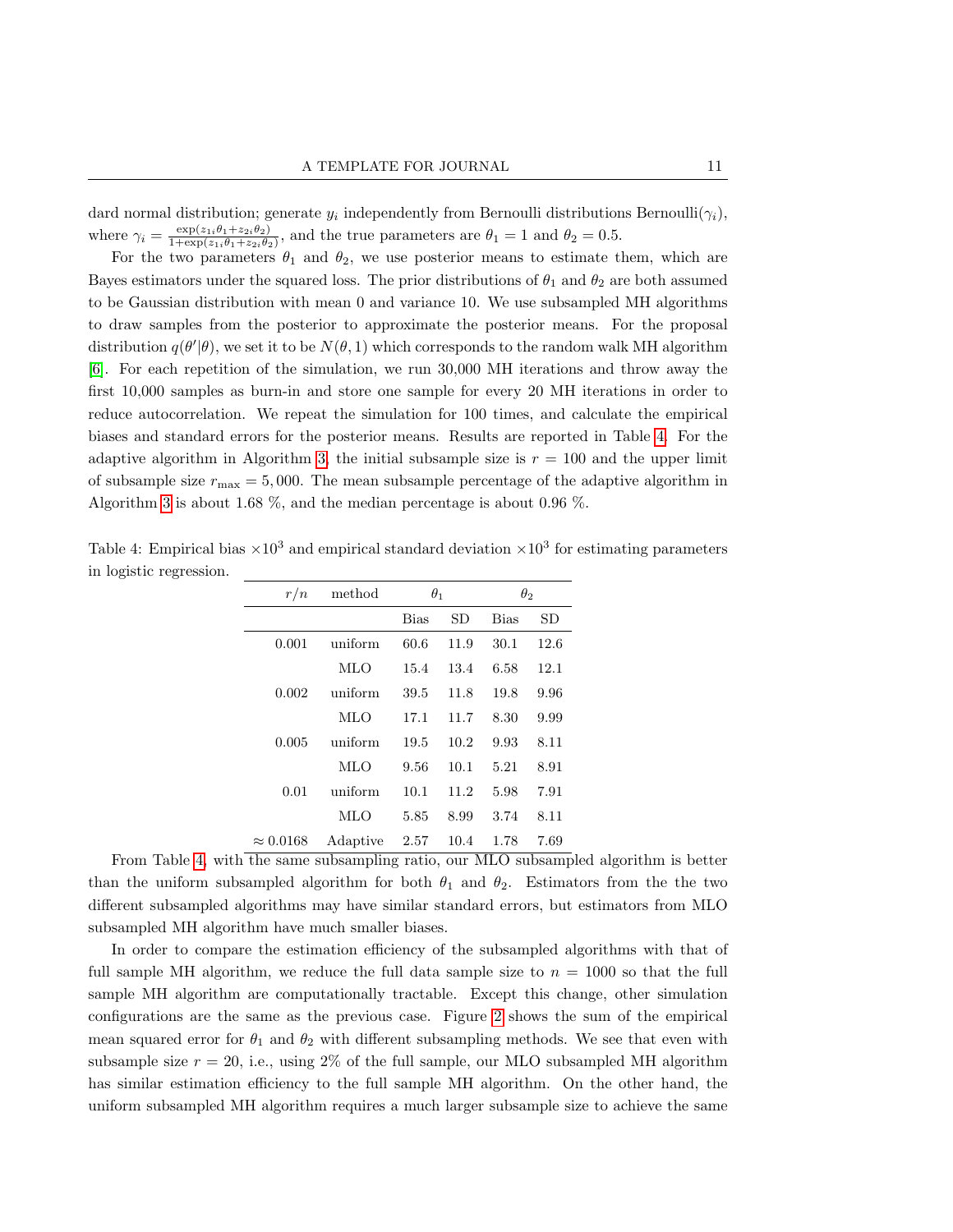level of estimation efficiency.



<span id="page-11-1"></span>Figure 2: Empirical MSE versus subsample size for logistic regression.

# <span id="page-11-0"></span>5 Covertype Data

We apply the MLO subsampled MH algorithm to the UCI Covertype data set. Like [\[3\]](#page-13-10), we convert the multiple classification problem into a binary classification problem by focusing on predicting one class of the responses. We use the 10 continuous covariates to model the probability that the response belongs to this class through a logistic regression model with an intercept. The total number of data points in this data set is  $n = 581,012$ . We run 500,000 MH iterations, and throw the first 100,000 samples as burn-in and keep one sample for every 20 iterations after the burn-in. For Algorithm [3,](#page-7-1) we choose the initial subsample size as  $r = 1,000$ and  $r_{\text{max}} = 20,000$ , and the average subsample size is around 14,000. We report posterior means, posterior standard deviations and 95% highest posterior density (HPD) intervals [\[2\]](#page-13-11) for parameters in logistic regression in following Table [5.](#page-11-2) We also obtain posterior estimates form the uniform subsampled MH algorithm for comparisons, and we set  $r = 15,000$  for this approach.

<span id="page-11-2"></span>Table 5: Results for the covertype data set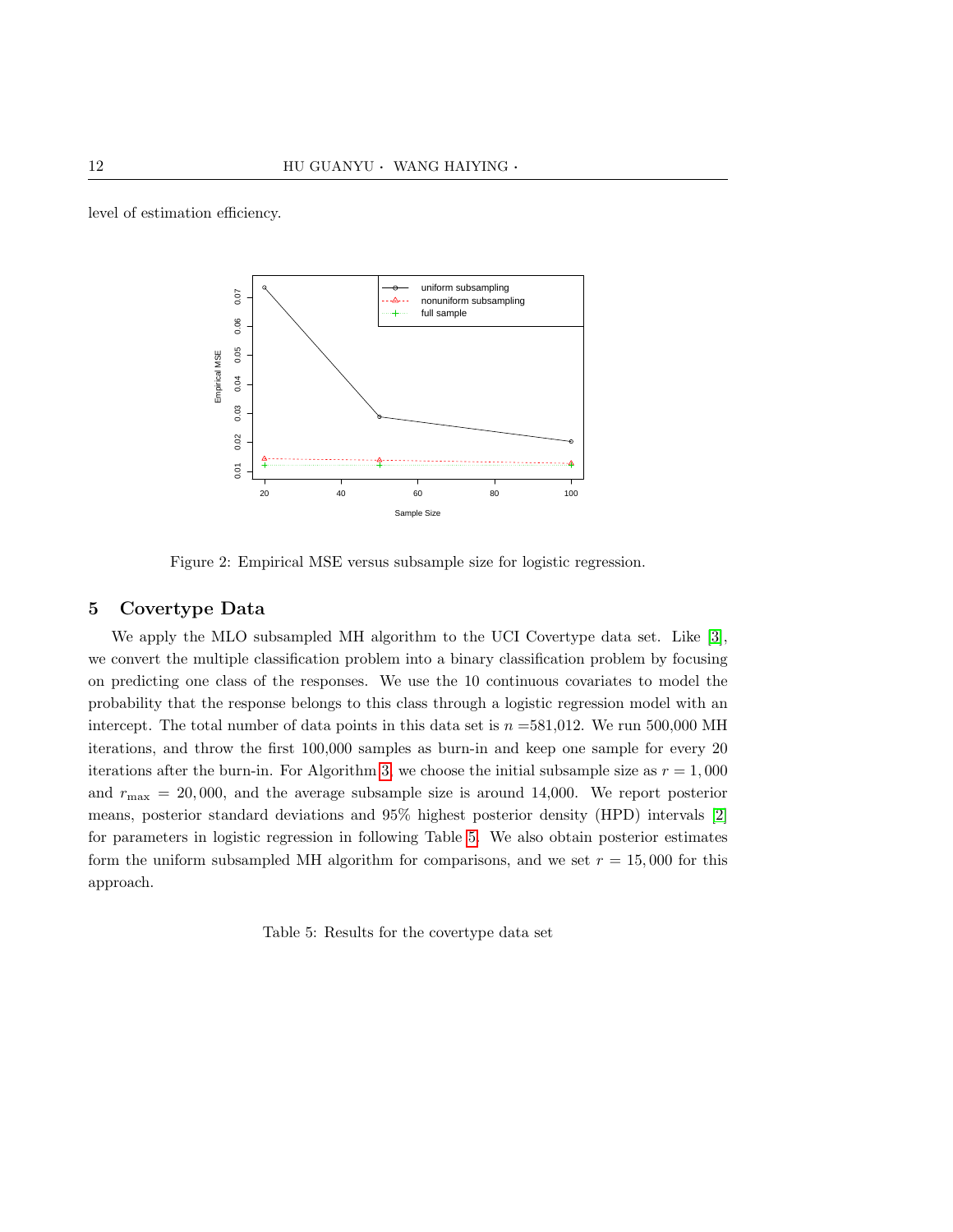|               | MLO subsampling     |       |                    |  |  |  |  |
|---------------|---------------------|-------|--------------------|--|--|--|--|
| Parameter     | Posterior Mean      | SD    | 95% HPD interval   |  |  |  |  |
| $\theta_0$    | $-2.277$            | 1.020 | $(-4.354, -0.477)$ |  |  |  |  |
| $\theta_1$    | $-0.525$            | 0.020 | $(-0.564, -0.487)$ |  |  |  |  |
| $\theta_2$    | $-0.069$            | 0.022 | $(-0.113, -0.027)$ |  |  |  |  |
| $\theta_3$    | 0.104               | 0.041 | (0.026, 0.181)     |  |  |  |  |
| $\theta_4$    | 0.262               | 0.024 | (0.216, 0.309)     |  |  |  |  |
| $\theta_5$    | $-0.051$            | 0.022 | $(-0.097, -0.007)$ |  |  |  |  |
| $\theta_6$    | 0.126               | 0.019 | (0.089, 0.161)     |  |  |  |  |
| $\theta_7$    | 0.572               | 0.160 | (0.304, 0.920)     |  |  |  |  |
| $\theta_8$    | 0.018               | 0.094 | $(-0.192, 0.181)$  |  |  |  |  |
| $\theta_9$    | 0.547               | 0.186 | (0.232, 0.952)     |  |  |  |  |
| $\theta_{10}$ | 0.285               | 0.019 | (0.246, 0.323)     |  |  |  |  |
|               | uniform subsampling |       |                    |  |  |  |  |
| Parameter     | Posterior Mean      | SD    | 95% HPD interval   |  |  |  |  |
| $\theta_0$    | $-3.43$             | 1.129 | $(-6.161, -1.478)$ |  |  |  |  |
| $\theta_1$    | $-0.525$            | 0.025 | $(-0.576, -0.476)$ |  |  |  |  |
| $\theta_2$    | $-0.067$            | 0.030 | $(-0.129, -0.011)$ |  |  |  |  |
| $\theta_3$    | 0.144               | 0.046 | (0.056, 0.249)     |  |  |  |  |
| $\theta_4$    | 0.256               | 0.027 | (0.205, 0.309)     |  |  |  |  |
| $\theta_5$    | $-0.044$            | 0.026 | $(-0.095, 0.004)$  |  |  |  |  |
| $\theta_6$    | 0.124               | 0.017 | (0.091, 0.156)     |  |  |  |  |
| $\theta_7$    | 0.769               | 0.157 | (0.471, 1.136)     |  |  |  |  |
| $\theta_8$    | $-0.101$            | 0.090 | $(-0.310, 0.079)$  |  |  |  |  |
| $\theta_9$    | 0.779               | 0.183 | (0.472, 1.242)     |  |  |  |  |
| $\theta_{10}$ | 0.290               | 0.023 | (0.245, 0.336)     |  |  |  |  |

In Table [5,](#page-11-2) the uniform subsampled MH algorithm results in larger posterior standard deviations than the adaptive MLO subsampled MH algorithm with similar subsample sizes. From the uniform subsampled MH algorithm,  $\theta_5$  is not significant, which is not consistent with the result from the full data MLE confidence interval. We also observe that the MLO subsampled MH algorithm converged faster to the posterior distribution than uniform subsampled MH algorithm for this data set. Thus, we need less number of iterations of the MH algorithm with MLO subsampling for the same level of Monte Carlo error.

# <span id="page-12-0"></span>6 Conclusion

In this paper, we have developed subsampled MH algorithms with most like optimal subsampling probabilities in approximating the full data log-likelihood. We have also provide a rule to determine the required subsample size in each MH iteration adaptively. In experiments based